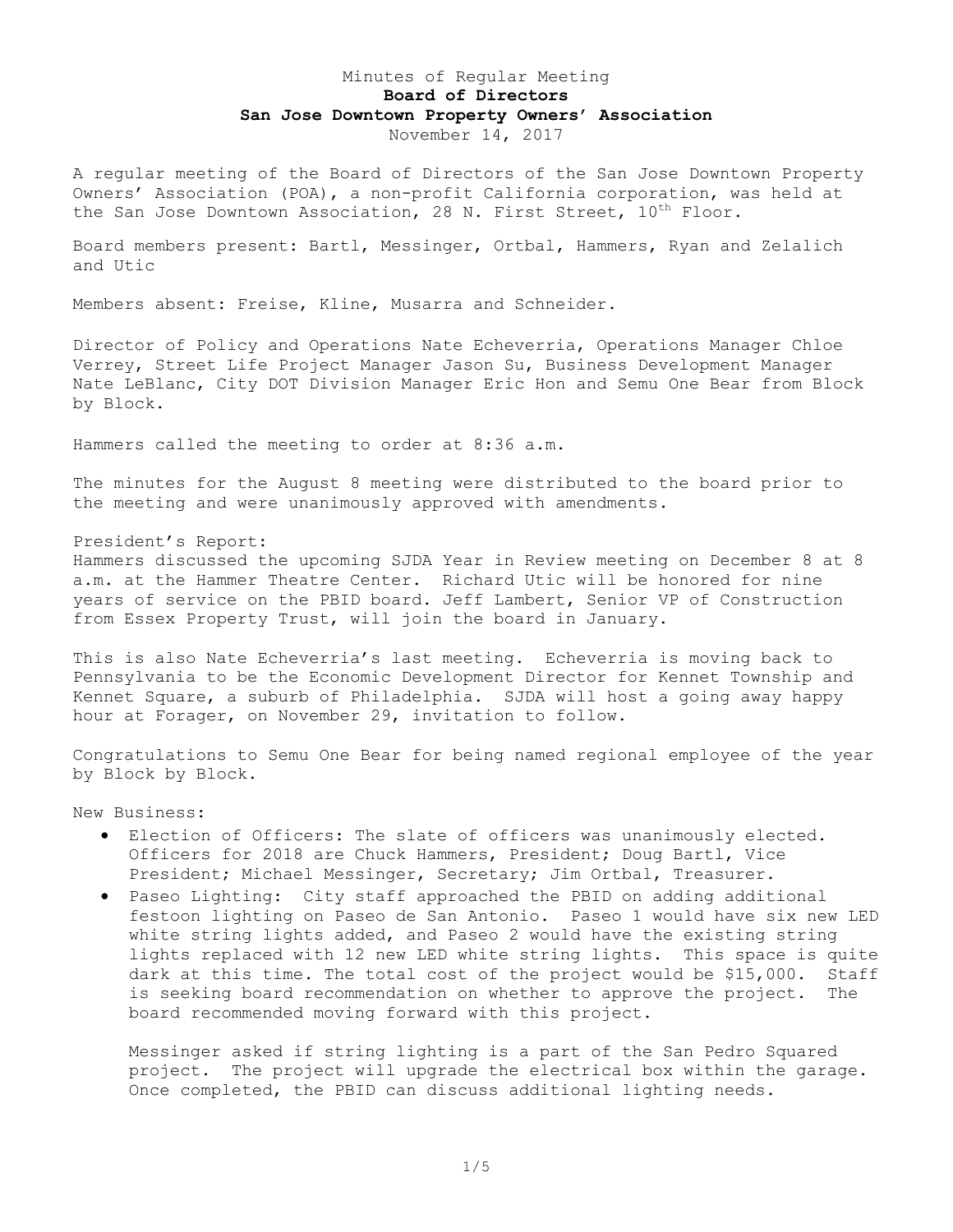Hammers noted that our reserve keeps growing. The next fiscal year is an opportunity to allocate some of that reserve funds for additional street life projects.

Ortbal indicated that the condition of the median on Almaden has deteriorated. City DOT is limited to what they can do with the median; State law does not allow for the watering of ornamental turf. With the Almaden Exercise Loop gone, this could be a project where the PBID could provide ideas, and assistance. Ortbal indicated that this is a project that the PBID and DOT could partner on.

Knies reminded the board that the Exercise Loop design does have recommendations on treatments for the median that could useful.

- PBID Budget Update: Knies pointed out several variances in the amended budget from the previously approved budget. Several contracts have been added since the approval of the budget, including the St. James Park contract and the Federal Building's a la carte services in lieu of assessment payments. St. James Park has also been added as an expense line item. SEU program spending has been reduced by 25 percent. The hope is that there will be more cops in the future to hire.
- PBID 10 year Anniversary: The PBID will celebrate 10 years of service in January 2018. In preparation for this anniversary, SJDA staff will be producing a 10 Year Report, to be distributed via print and email to PBID members, stakeholders and partners. Staff will also be rebranding equipment and Groundwerx uniforms with a special anniversary logo, to commemorate 10 years of service.

To kick off the celebration of 10 years of service, PBID staff will be holding a press conference in January (date TBD). Following the press conference, there will be a celebration in the evening for Groundwerx staff.

## Staff Reports:

Operations Report: Chloe Verrey

Groundwerx Program Updates: Groundwerx Quarterly Training took place on September 21 and focused on attention to detail. Prior to the training, the Groundwerx management team shadowed staff during different shifts, gathering data on how tasks are being completed and what room for improvement may exist. The management team is focused on cross-training supervisors in an effort to provide professional development opportunities while strengthening the overall capacity of the team.

From October 18-19, Verrey and One Bear attended Block by Block's Annual Managers meeting in Detroit, Michigan. This was the first time that Block by Block invited clients to attend the meeting, and approximately 35 other clients were able to attend. At the meeting, One Bear received the Local Impact Award of the Northwest region. During the meeting, we were able to tour downtown Detroit, learn about the fee-for-services contracts that the Downtown Detroit Partnership manage and share ideas with our peers.

Commercial Property Owners and Managers: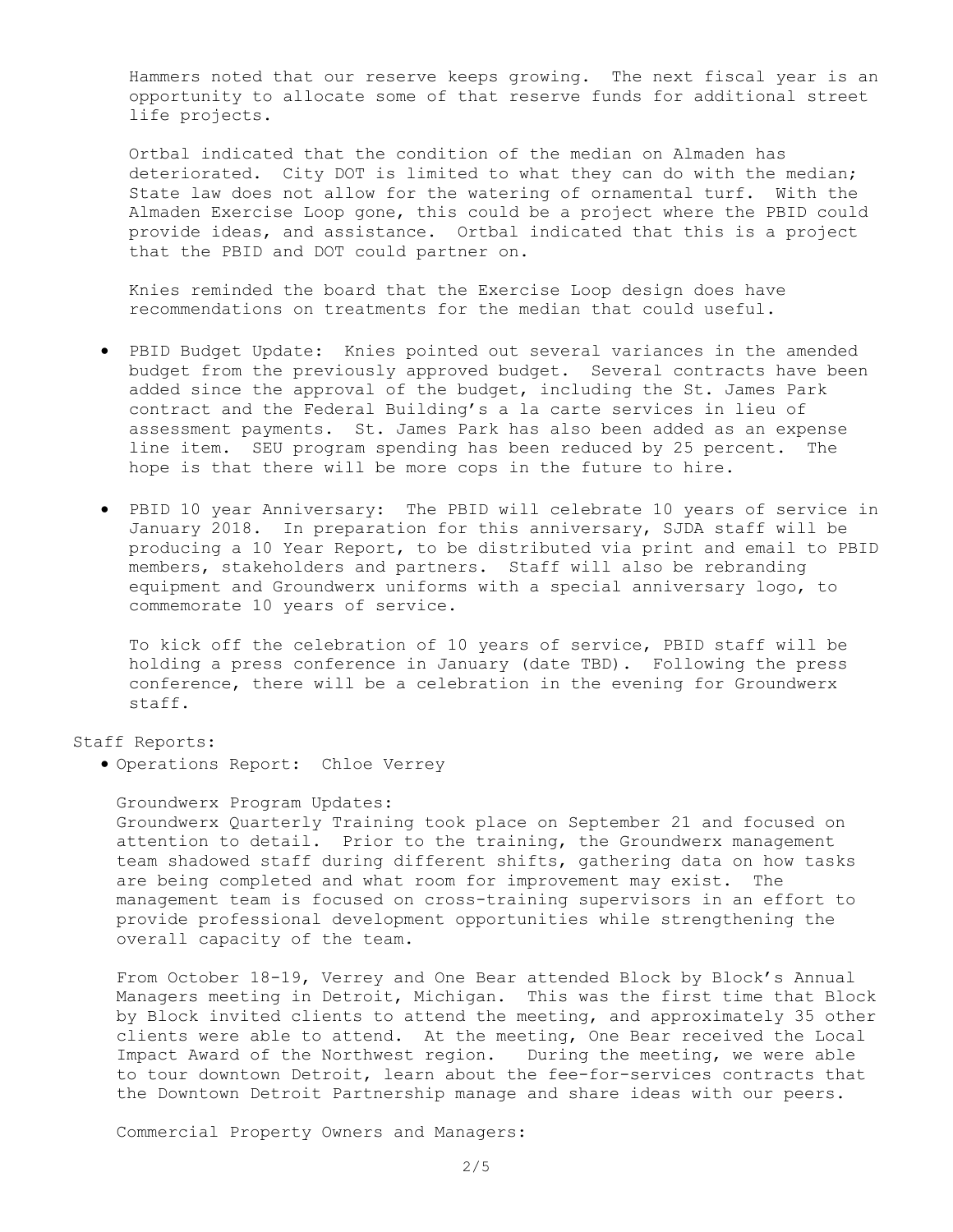A commercial property owners and managers meeting was held on October 25. Items discussed included: Downtown for the holidays; Q&A with Central Division Lieutenant David Santos and downtown construction. The next meeting will be January 17 at 2 p.m. at 100 W San Fernando Street, Suite 350 – CityView Plaza.

Nick Baldwin of Harvest Properties has stepped forward to be the committee's chair, and a survey was sent to the committee for upcoming meeting topics and possible areas for SJDA/PBID assistance.

### Block by Block Contract Update:

The PBID's contract with Block by Block for clean and safe services expires on January 14, 2018. The PBID will enter into the final contract amendment with Block by Block on January 15. A Living Wage increase of 2.13 percent is effective January 1, 2018. The 2017 Living Wage increase was 9.9 percent.

During 2018, the PBID will undergo an RFP process for the clean and safe program. This will be an open, competitive bid process.

Tax Exempt Assessment Payment: Invoices for the Superior Court, four properties including the Family Justice Center, were not sent for the 2016-17 or 2017-18 fiscal years. After investigating this issue, the square footage for the Family Justice Center was inaccurate, prompting the Department of Public Works to withhold any invoices for two years. The correct square footage is to be provided by the State to Public Works this month, with special invoices to be sent upon receipt.

Orbtal asked if assistance with DPW and the invoicing process was needed staff indicated yes. This seems to be a process specific issue.

To clarify, staff shared that all delinquencies are on exempt properties.

Streetlife Report: Jason Su

San Pedro Squared:

PG&E service for the project is now being funded and managed by the City of San Jose, and the contract has been signed. The City Office of Economic Development must still complete a use agreement between City and San Pedro Squared for project to commence. This will be in place before construction starts.

PBID has signed the contract with TICO Construction. Upon the finalization of the use agreement, the contractor can pull the building permit and begin construction. The contractor has submitted the encroachment permit application. Construction is scheduled to start early January and complete by the last week of February.

Staff is working on lease language for the retail units with Public Space Authority (parent company of San Jose Made).

## Fountain Alley Activation:

PBID led an activation series in Fountain Alley, "Fountain Alley Fridays." The activation was on four Fridays (September 8, 15, 22, 29) from 6-10 p.m. Following successful September events, activation in the alley will be on the first three Fridays of December from 7:30-9:30 p.m. The activation compliments the holiday retail in Local Color, with the goal to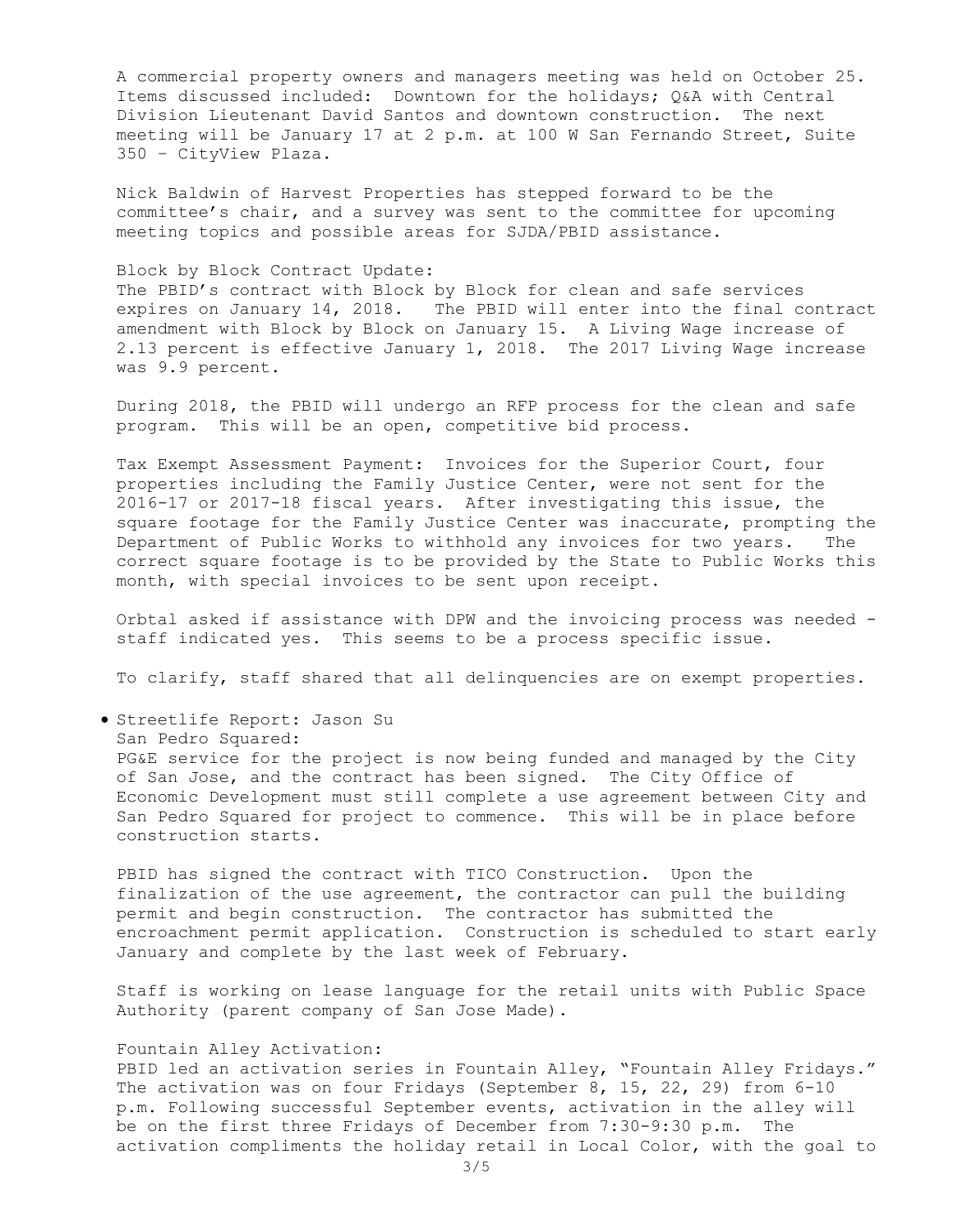drive more traffic between the two locations.

Local Color: Local Color continues to provide affordable artist space and community programming. Their lease has been extended until January 2018, in which they will remain in the space until the start of construction, on a monthto-month basis.

Mural Program:

Federal Building staff has approved the artist, Bunnie Reiss, and concept design for the replacement mural on First Street across from the Paseo de San Antonio VTA Station. Work is anticipated to start in mid-December.

Pedestrian Counts:

Groundwerx ambassadors have completed August 2017 pedestrian counts. Staff completed a draft analysis of pedestrian data collected on August 2016, December 2016, and April 2017. Data shows an overall increase in pedestrian volume by five percent, and less variation of volumes throughout the year. The final report will be completed later this month.

# Downtown Street Tree Maintenance:

Staff is working with DOT to convert various tree wells around the Tech Museum. The scope includes converting the stabilized pebble under the honey locust and crape myrtle trees, and the cobblestone tree wells under the palm trees all to decomposed granite. PBID will be contributing onethird of the cost, estimated at \$6,000 from the enhanced maintenance line item.

## Downtown Beautification:

55 hanging baskets were replaced in mid-October with fresh plantings. Kathy Finley and All Bay Landscaping have replanted planters downtown with Fall plantings. The work occurred between late October and early November.

Staff has completed a planter map has been created that shows the quantity and distribution of planters downtown.

Business Development: Nate LeBlanc

#### Streamlined Restaurant Program:

City staff is making the Streamlined Restaurant Program (SRP) permanent. We will continue to advocate for more resources for the program and for the continued awareness and participation of Downtown restaurant, bar, and café owners. The program is proving to save small business owners a significant amount of time, so the city is experimenting with allowing some other types of businesses with relatively simple plans to utilize the program, symbolized here by the inclusion of Bishop's Barbershop. This is no longer a pilot program, it is now permanent and city-wide, but there was no announcement of this.

### Easy Urbanism Initiatives:

The Business Development team provided significant feedback on the creation of a new city program designed to increase the number of parklets in the Downtown area. This new program is the result of significant data